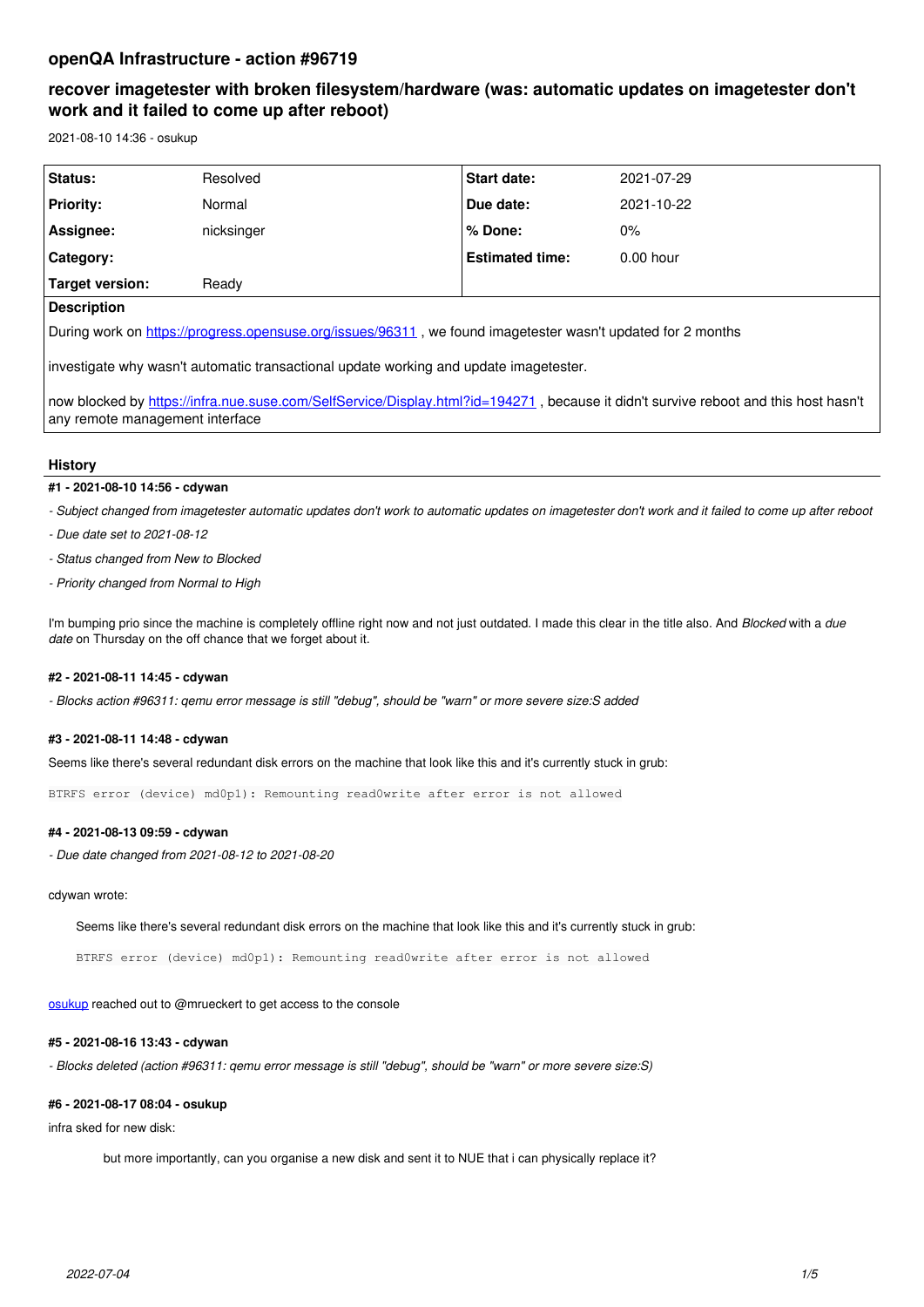### **#7 - 2021-08-17 08:45 - okurz**

well, I guess we can get replacement hardware. We could wait for nsinger or try to go ahead ourselves and for example ask runger for help. I suggest to wait for nsinger to return from vacation and order together with him, ship to Nbg office and let EngInfra install the replacement hardware.

## **#8 - 2021-08-24 08:53 - nicksinger**

a new disk sounds feasible. Just wondering: did we make sure the disk is actually broken? Or is it "just" the filesystem on there? Given that @mrueckert was involved I could imagine he checked but just to be sure :)

#### **#9 - 2021-08-24 11:13 - osukup**

[nicksinger](progress.opensuse.org/users/24624) -> marcus ruecket isnt involved, record in rackspace is obsolete. Ticket is handled by [maxmaher](progress.opensuse.org/users/75) (Maximilian Maher), please contact him

## **#10 - 2021-08-25 12:22 - nicksinger**

[osukup](progress.opensuse.org/users/21806) could you please share this ticket? The ticket number, something?

I talked with gschlotter today to get access to the ipmi interface. Unfortunately it is an infra-only subnet we can't access. I currently still don't know what hardware we have in there

## **#11 - 2021-08-25 12:44 - osukup**

you mean <https://infra.nue.suse.com/SelfService/Display.html?id=194271>from description

#### **#12 - 2021-08-25 12:50 - nicksinger**

*- Assignee changed from osukup to nicksinger*

### **#13 - 2021-08-25 13:13 - nicksinger**

Right, overlooked it. I've updated the ticket and talked to Max. I need IPMI access to the machine to continue further:

As discussed in RC it would be nice if somebody could reconfigure the switch so that we have access to the IPM I interface. This way I could 1) figure out if the HDD is actually broken or just the FS and 2) what is curren tly build in and what we need to buy. Since Max will be on vacation next week and might be to busy this week w ith other tasks it would be nice if somebody else from infra could take the reconfiguration of the switch.

## I set this to blocked until this happened.

#### **#14 - 2021-08-25 17:06 - cdywan**

*- Due date changed from 2021-08-20 to 2021-09-10*

Moving *due date* as per conversation in chat since we're waiting on other people and it's not considered super urgent.

### **#15 - 2021-09-14 08:52 - okurz**

- *Due date changed from 2021-09-10 to 2021-09-17*
- *Status changed from Blocked to Feedback*

[nicksinger](progress.opensuse.org/users/24624) the infra ticket was resolved on 2021-09-07, so did you check if you do have IPMI access or something?

#### **#16 - 2021-09-15 08:53 - nicksinger**

*- Status changed from Feedback to Blocked*

unfortunately I didn't receive notifications. The ticket was closed with "please open a jira SD ticket". Done so now: <https://sd.suse.com/servicedesk/customer/portal/1/SD-60360>(can anybody see this besides me?)

Nothing else happend.

#### **#17 - 2021-09-15 13:27 - cdywan**

nicksinger wrote:

unfortunately I didn't receive notifications. The ticket was closed with "please open a jira SD ticket". Done so now: <https://sd.suse.com/servicedesk/customer/portal/1/SD-60360>(can anybody see this besides me?)

I can't. Did you CC or otherwise add the ml or idnividual team members?

## **#18 - 2021-09-20 09:28 - nicksinger**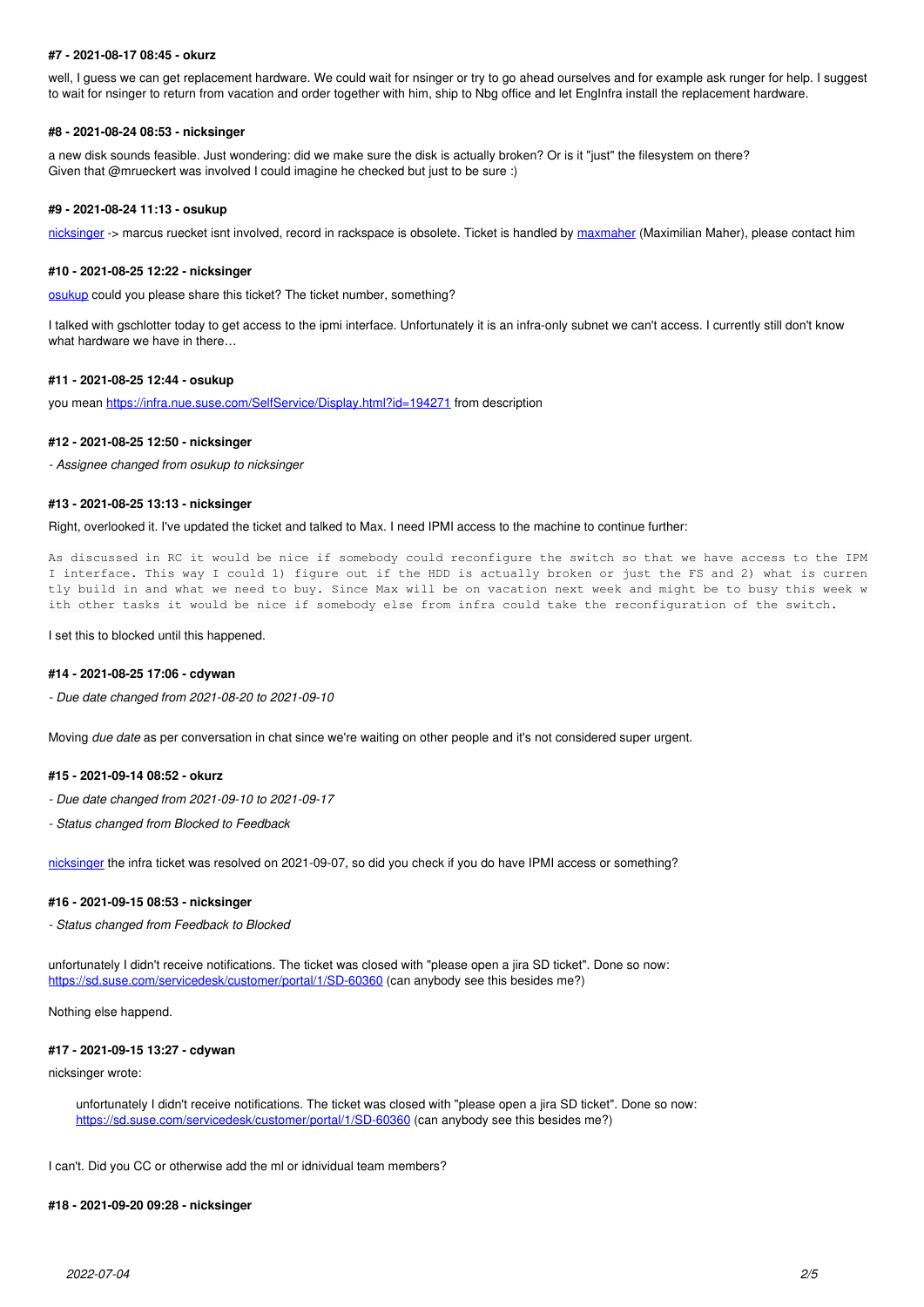Unfortunately I can only "share" the tickets with real accounts and not e-mails (like MLs). I added you, oli and marius for now manually.

## **#19 - 2021-09-20 09:57 - cdywan**

*- Due date changed from 2021-09-17 to 2021-09-22*

Thanks! I can see it now. Bumping the due date to Wednesday for now.

### **#20 - 2021-09-22 15:06 - okurz**

*- Project changed from openQA Project to openQA Infrastructure*

*- Subject changed from automatic updates on imagetester don't work and it failed to come up after reboot to recover imagetester with broken filesystem/hardware (was: automatic updates on imagetester don't work and it failed to come up after reboot)*

*- Due date changed from 2021-09-22 to 2021-10-01*

*- Category deleted (Concrete Bugs)*

*- Status changed from Blocked to Feedback*

I could actually access the machine now over IPMI (see SD ticket). I created https://gitlab.suse.de/openga/salt-pillars-openga/-/merge\_requests/358

The SD ticket is still open and I asked for a proper DNS entry for IPMI. However, with the current state it should be possible to proceed hence "unblocking".

## **#21 - 2021-09-24 13:37 - nicksinger**

*- Status changed from Feedback to Workable*

we could assign a \*.qa.suse.de domain if nothing happens in the ticket.

### **#22 - 2021-09-29 09:13 - cdywan**

Discussed it briefly in the unblock. We might use the IP or \*.qam domain. Most importantly Nick will try and see how to restore the machine, maybe an office visit on Thursday

#### **#23 - 2021-09-30 07:19 - nicksinger**

I tired to access the machine over IPMI but apparently the Console redirection is misconfigured in the BIOS. Access over IPMIViewer is also not possible. So I need to check the machine in person today. Hopefully I catch somebody from infra who can let me into srv1.

### **#24 - 2021-10-01 06:50 - okurz**

*- Due date changed from 2021-10-01 to 2021-10-05*

To be checked on-site at next possibility

## **#25 - 2021-10-03 17:55 - okurz**

Regarding a good name for the IPMI endpoint maxmaher created [https://gitlab.suse.de/OPS-Service/salt/-/merge\\_requests/1960](https://gitlab.suse.de/OPS-Service/salt/-/merge_requests/1960), not merged yet. It might be good for us to remember that repo so that at any next time we can create MRs ourselves

#### **#26 - 2021-10-05 09:02 - okurz**

- *Due date changed from 2021-10-05 to 2021-10-22*
- *Priority changed from High to Normal*

[nicksinger](progress.opensuse.org/users/24624) as discussed in daily as you could not find anyone in office to collaborate on please create EngInfra ticket stating what goal we want to reach, e.g. check with IPMI command that we can read what's going on in the serial terminal, and suggest to change UEFI settings or something "on-site"

setting much further due-date as we rely a lot on individuals present on-site in nbg office and imagetester turned out to be not that critical right now, especially as we found already workarounds how to run openQA workers in containers (for s390x but we could apply the same elsewhere when we need to). Please still act urgently on raising the request with EngInfra, then we wait

## **#27 - 2021-10-05 11:27 - nicksinger**

#### *- Status changed from Workable to In Progress*

Alright, after talking to [mkittler](progress.opensuse.org/users/22072) today after the javaws stuff I had another idea how to access the iKVM of that machine. I went to the web interface of the BMC at<http://10.160.65.195>and clicked on the "Remote Console Preview" image there. This offers you to download a launch.jnlp file. Executing it on the console unfortunately fails with: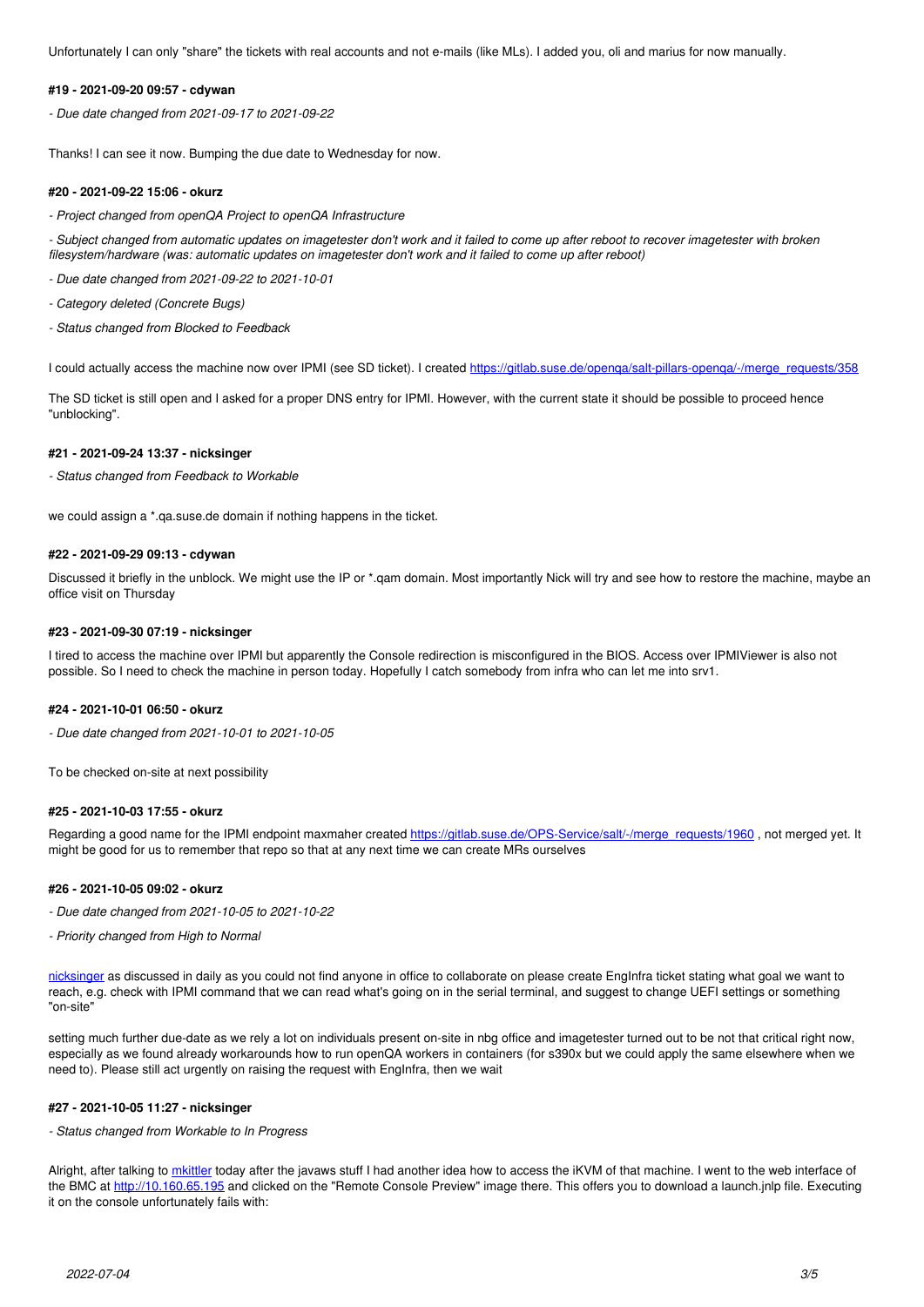```
nsinger@workstation ~/Downloads » LANG=C javaws launch.jnlp
selected jre: /etc/java-config-2/current-system-vm/jre/
Warning!, Fall back in resolve_jar to hardcoded paths:
no
selected jre: /etc/java-config-2/current-system-vm/jre/
Warning!, Fall back in resolve_jar to hardcoded paths:
no
You are trying to get resource https://10.160.65.195:443/iKVM.jar but it is not in cache and could not be down
loaded. Attempting to continue, but you may expect failure
You are trying to get resource https://10.160.65.195:443/liblinux_x86_64.jar but it is not in cache and could
not be downloaded. Attempting to continue, but you may expect failure
JAR https://10.160.65.195:443/iKVM.jar not found. Continuing.
JAR https://10.160.65.195:443/liblinux_x86_64.jar not found. Continuing.
JAR https://10.160.65.195:443/iKVM.jar not found. Continuing.
JAR https://10.160.65.195:443/liblinux_x86_64.jar not found. Continuing.
netx: Initialization Error: Could not initialize application. (Fatal: Initialization Error: Unknown Main-Class
. Could not determine the main class for this application.)
net.sourceforge.jnlp.LaunchException: Fatal: Initialization Error: Could not initialize application. The appli
cation has not been initialized, for more information execute javaws from the command line.
        at net.sourceforge.jnlp.Launcher.createApplication(Launcher.java:822)
    at net.sourceforge.jnlp.Launcher.launchApplication(Launcher.java:531)
        at net.sourceforge.jnlp.Launcher$TgThread.run(Launcher.java:945)
Caused by: net.sourceforge.jnlp.LaunchException: Fatal: Initialization Error: Unknown Main-Class. Could not de
termine the main class for this application.
        at net.sourceforge.jnlp.runtime.JNLPClassLoader.initializeResources(JNLPClassLoader.java:774)
        at net.sourceforge.jnlp.runtime.JNLPClassLoader.<init>(JNLPClassLoader.java:338)
        at net.sourceforge.jnlp.runtime.JNLPClassLoader.createInstance(JNLPClassLoader.java:421)
        at net.sourceforge.jnlp.runtime.JNLPClassLoader.getInstance(JNLPClassLoader.java:495)
        at net.sourceforge.jnlp.runtime.JNLPClassLoader.getInstance(JNLPClassLoader.java:468)
        at net.sourceforge.jnlp.Launcher.createApplication(Launcher.java:814)
       ... 2 more
```
Following the leads in the error message I watched at an strace of the same "Remote console" but from openqaworker8. I grabbed its liblinux x86 64.jar and iKVM.jar in the hopes that it might somehow work. It didn't. But the local webserver showed me what files imagetesters BMC actually requested:

```
2021-10-05 13:04:33.991 [INFO ] [::ffff:127.0.0.1]:35580 - HEAD /liblinux_x86_64__V1.0.3.jar.pack.gz (local: .
/liblinux_x86_64__V1.0.3.jar.pack.gz)
2021-10-05 13:04:33.991 [INFO ] [::ffff:127.0.0.1]:35582 - HEAD /iKVM__V1.69.13.0x0.jar.pack.gz (local: ./iKVM
__V1.69.13.0x0.jar.pack.gz)
```
With this information I was finally able to request the original files of from imagetester and put them into a temporary directory:

curl -k https://10.160.65.195:443/liblinux\_x86\_64\_\_V1.0.3.jar.pack.gz > /tmp/ikvm/liblinux\_x86\_64\_\_V1.0.3.jar. pack.gz curl -k https://10.160.65.195:443/iKVM\_\_V1.69.13.0x0.jar.pack.gz > /tmp/ikvm/iKVM\_\_V1.69.13.0x0.jar.pack.gz

I then started a webserver serving these files and modified the launch.jnlps first line from

<jnlp spec="1.0+" codebase="https://10.160.65.195:443/">

to:

<jnlp spec="1.0+" codebase="http://127.0.0.1:8888/">

Now I can start this modified jnlp-file with javaws launch.jnlp and it opens up a java application where I'm able to see the graphical output of imagetester. I can now start the investigation and we're not blocked by infra anymore.

#### **#28 - 2021-10-05 13:28 - nicksinger**

*- Status changed from In Progress to Feedback*

I booted a systemrescuecd and scrubbed the btrfs filesystem on the disk: no issues reported. Smart values look fine but error reporting doesn't seem to be supported so I couldn't check if there was any error reported in the past. I then chrooted into the system (following [https://wiki.gentoo.org/wiki/Chroot/en#Configuration\):](https://wiki.gentoo.org/wiki/Chroot/en#Configuration):)

chroot /mnt/mychroot mount -a transactional-update shell zypper ref zypper up

## but it failed with:

Download (curl) error for 'http://download.opensuse.org/repositories/devel:/openQA/openSUSE\_Leap\_15.2/x86\_64/o